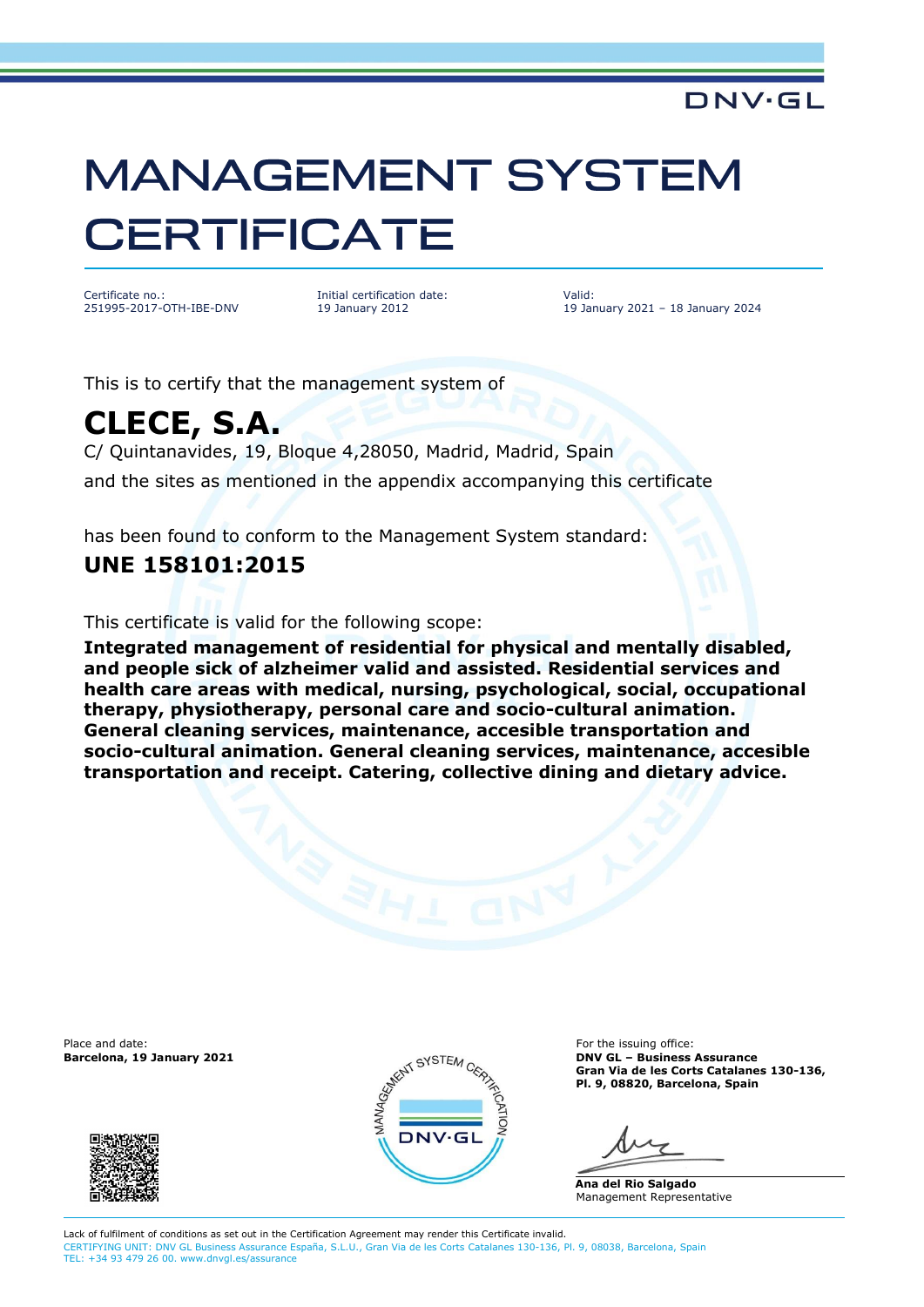Certificate no.: 251995-2017-OTH-IBE-DNV Place and date: Barcelona, 19 January 2021

## **Appendix to Certificate**

#### **CLECE, S.A.**

Locations included in the certification are as follows:

| <b>Site Name</b>                                                                       | <b>Site Address</b>                                                                      | <b>Site Scope</b>                                                                                                                                                                                                                                                                                                                                                                                                                                                                                           |
|----------------------------------------------------------------------------------------|------------------------------------------------------------------------------------------|-------------------------------------------------------------------------------------------------------------------------------------------------------------------------------------------------------------------------------------------------------------------------------------------------------------------------------------------------------------------------------------------------------------------------------------------------------------------------------------------------------------|
| CLECE, S.A.                                                                            | C/ Quintanavides, 19, Bloque<br>4,28050, Madrid, Madrid, Spain                           | Integrated management of residential<br>for physical and mentally disabled, and<br>people sick of alzheimer valid and<br>assisted. Nursing, psychological, social,<br>occupational therapy, physiotherapy,<br>personal care and socio-cultural<br>animation. General cleaning services,<br>maintenance, accesible transportation<br>and socio-cultural animation. General<br>cleaning services, maintenance,<br>accesible transportation and receipt.<br>Catering, collective dining and dietary<br>advice. |
| CLECE, S.A. Residencia y unidad de<br>estancia diurna Nuestra Señora de<br>los Dolores | C/ Hierbabuena, 2,29313,<br>Villanueva del Trabuco, Málaga,<br>Spain                     | Integrated management of residential<br>for physical and mentally disabled, and<br>people sick of alzheimer valid and<br>assisted. Nursing, psychological, social,<br>occupational therapy, physiotherapy,<br>personal care and socio-cultural<br>animation. General cleaning services,<br>maintenance, accesible transportation<br>and socio-cultural animation. General<br>cleaning services, maintenance,<br>accesible transportation and receipt.<br>Catering, collective dining and dietary<br>advice. |
| CLECE, S.A. Centro Sociosanitario<br>San Sebastián                                     | C/ Calvario, 1, Plaza San<br>Sebastián, 38300, La Orotava, Sta.<br>C. de Tenerife, Spain | Integrated management of residential<br>for physical and mentally disabled, and<br>people sick of alzheimer valid and<br>assisted. Nursing, psychological, social,<br>occupational therapy, physiotherapy,<br>personal care and socio-cultural<br>animation. General cleaning services,<br>maintenance, accesible transportation<br>and socio-cultural animation. General<br>cleaning services, maintenance,<br>accesible transportation and receipt.<br>Catering, collective dining and dietary<br>advice. |

**DNV·GL**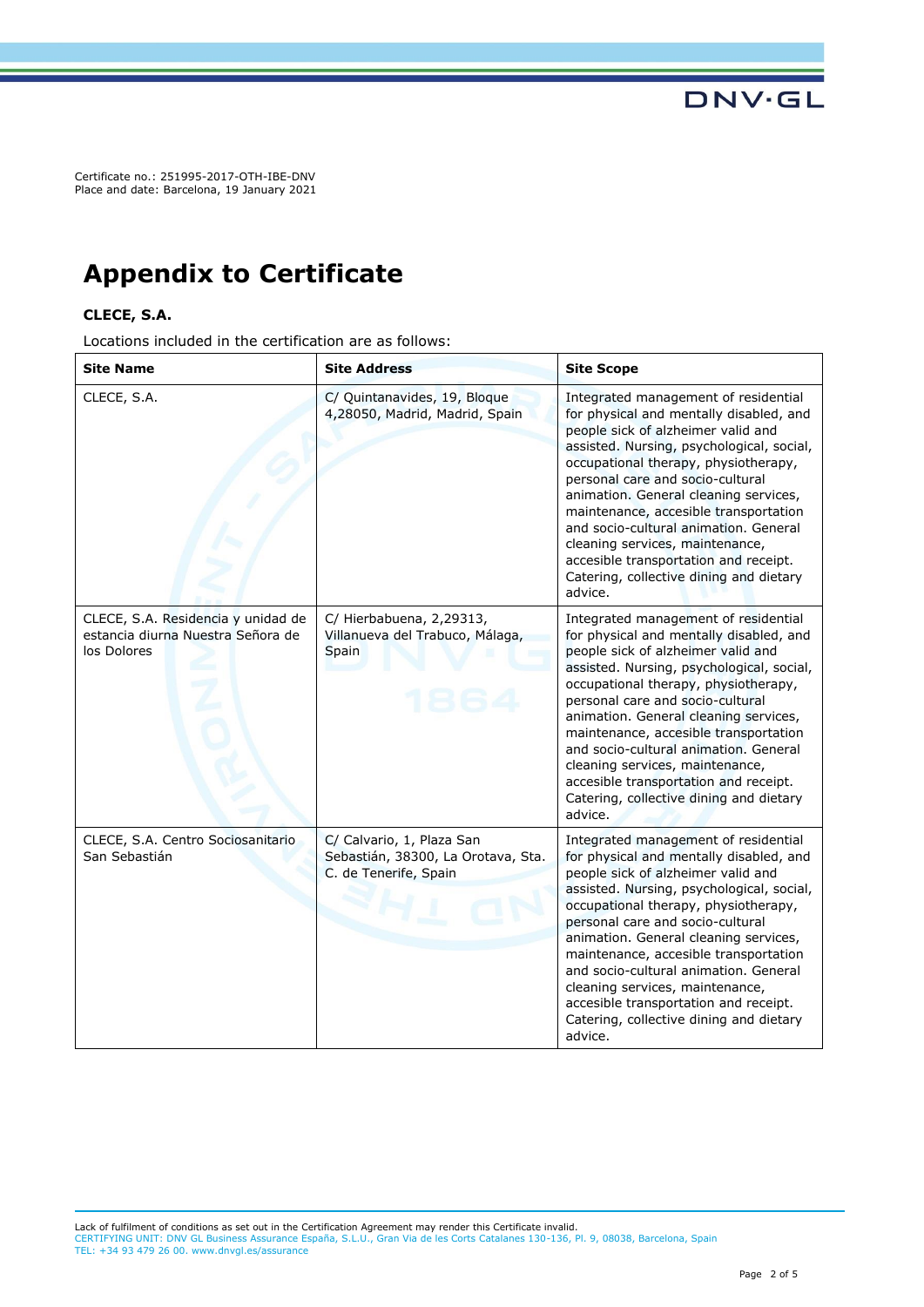**DNV·GL** 

Certificate no.: 251995-2017-OTH-IBE-DNV Place and date: Barcelona, 19 January 2021

| <b>Site Name</b>                                                                                | <b>Site Address</b>                                                  | <b>Site Scope</b>                                                                                                                                                                                                                                                                                                                                                                                                                                                                                           |
|-------------------------------------------------------------------------------------------------|----------------------------------------------------------------------|-------------------------------------------------------------------------------------------------------------------------------------------------------------------------------------------------------------------------------------------------------------------------------------------------------------------------------------------------------------------------------------------------------------------------------------------------------------------------------------------------------------|
| CLECE, S.A. CAMP Reina Sofía                                                                    | Avda. Murga, 4,35016, Las Palmas,<br>Las Palmas, Spain               | Integrated management of residential<br>for physical and mentally disabled, and<br>people sick of alzheimer valid and<br>assisted. Nursing, psychological, social,<br>occupational therapy, physiotherapy,<br>personal care and socio-cultural<br>animation. General cleaning services,<br>maintenance, accesible transportation<br>and socio-cultural animation. General<br>cleaning services, maintenance,<br>accesible transportation and receipt.<br>Catering, collective dining and dietary<br>advice. |
| CLECE, S.A. Residencia para<br>personas con diversidad funcional,<br>física y psíquica, La Llum | Camino Villarrubia, 2,46240,<br>Carlet, València, Spain              | Integrated management of residential<br>for physical and mentally disabled, and<br>people sick of alzheimer valid and<br>assisted. Nursing, psychological, social,<br>occupational therapy, physiotherapy,<br>personal care and socio-cultural<br>animation. General cleaning services,<br>maintenance, accesible transportation<br>and socio-cultural animation. General<br>cleaning services, maintenance,<br>accesible transportation and receipt.<br>Catering, collective dining and dietary<br>advice. |
| CLECE, S.A._Centro de Alzheimer<br>Fundación Reina Sofía                                        | C/ Valderrebollo, 5,20831, Madrid,<br>Madrid, Spain                  | Integrated management of residential<br>for physical and mentally disabled, and<br>people sick of alzheimer valid and<br>assisted. Nursing, psychological, social,<br>occupational therapy, physiotherapy,<br>personal care and socio-cultural<br>animation. General cleaning services,<br>maintenance, accesible transportation<br>and socio-cultural animation. General<br>cleaning services, maintenance,<br>accesible transportation and receipt.<br>Catering, collective dining and dietary<br>advice. |
| CLECE, S.A. Residencia y centro<br>ocupacional de Colmenar de Oreja                             | Ctra. de Villarrubia, s/n,28380,<br>Colmenar de Oreja, Madrid, Spain | Integrated management of residential<br>for physical and mentally disabled, and<br>people sick of alzheimer valid and<br>assisted. Nursing, psychological, social,<br>occupational therapy, physiotherapy,<br>personal care and socio-cultural<br>animation. General cleaning services,<br>maintenance, accesible transportation<br>and socio-cultural animation. General<br>cleaning services, maintenance,<br>accesible transportation and receipt.<br>Catering, collective dining and dietary<br>advice. |

Lack of fulfilment of conditions as set out in the Certification Agreement may render this Certificate invalid.<br>CERTIFYING UNIT: DNV GL Business Assurance España, S.L.U., Gran Via de les Corts Catalanes 130-136, Pl. 9, 080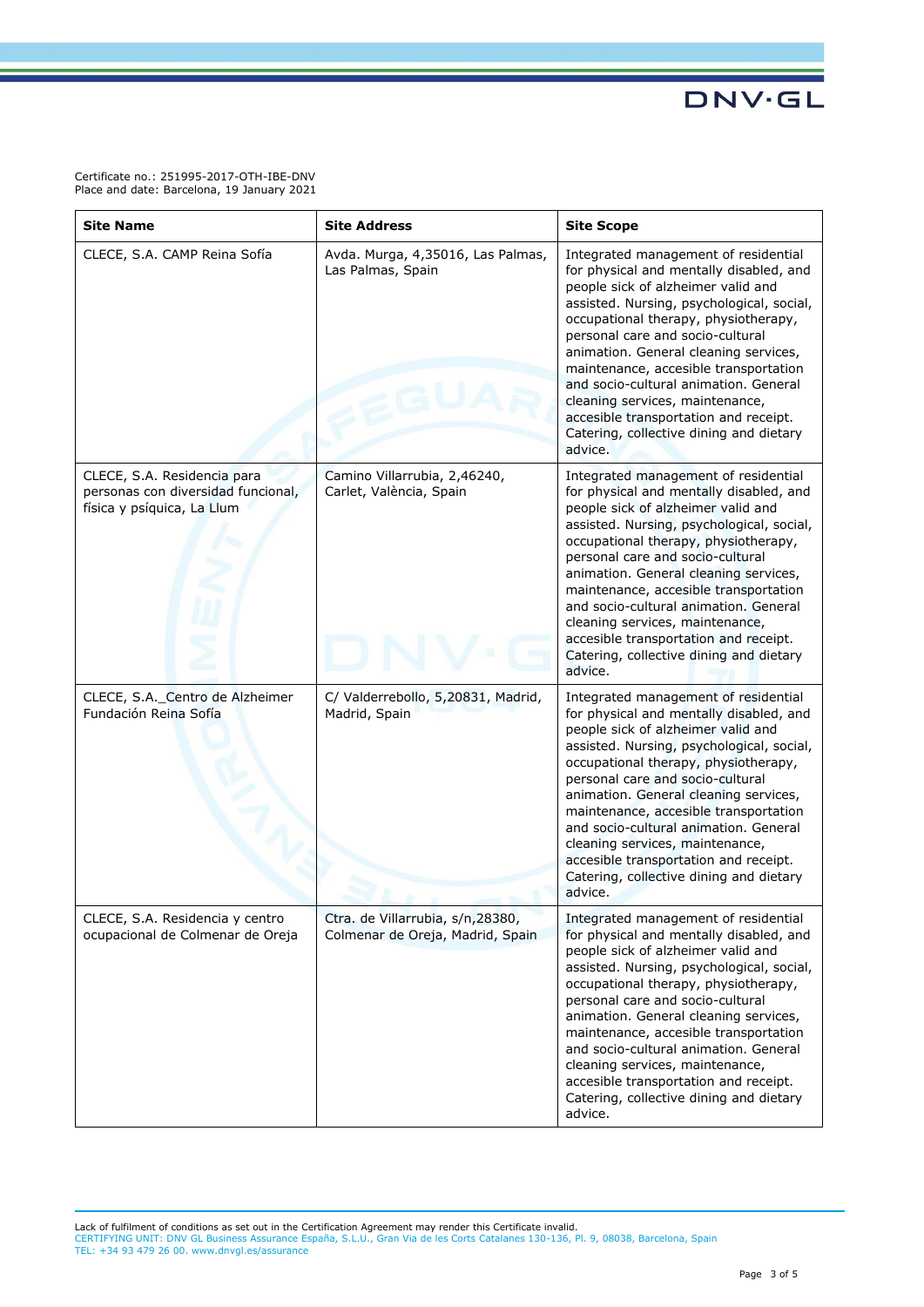**DNV·GL** 

Certificate no.: 251995-2017-OTH-IBE-DNV Place and date: Barcelona, 19 January 2021

| <b>Site Name</b>                                          | <b>Site Address</b>                                                                          | <b>Site Scope</b>                                                                                                                                                                                                                                                                                                                                                                                                                                                                                                                                                                                                               |
|-----------------------------------------------------------|----------------------------------------------------------------------------------------------|---------------------------------------------------------------------------------------------------------------------------------------------------------------------------------------------------------------------------------------------------------------------------------------------------------------------------------------------------------------------------------------------------------------------------------------------------------------------------------------------------------------------------------------------------------------------------------------------------------------------------------|
| CLECE, S.A. Residencia Las<br>Merindades                  | C/ Complejo Residencial, 3, 09550,<br>Villarcayo, Burgos, Spain                              | Integrated management of residential<br>for physical and mentally disabled, and<br>people sick of alzheimer valid and<br>assisted. Nursing, psychological, social,<br>occupational therapy, physiotherapy,<br>personal care and socio-cultural<br>animation. General cleaning services,<br>maintenance, accesible transportation<br>and socio-cultural animation. General<br>cleaning services, maintenance,<br>accesible transportation and receipt.<br>Catering, collective dining and dietary<br>advice.                                                                                                                     |
| CLECE, S.A. Residencia y Centro de<br>Día Hermanos Buisán | Avda. Castejón, 68,50830,<br>Villanueva de Gállego, Zaragoza,<br>Spain                       | Integrated management of residential<br>and day centres and / or night and<br>family respite for physical and mentally<br>disabled, and people sick of alzheimer<br>valid and assisted. Residential services<br>and health care areas with medical,<br>nursing, psychological, social,<br>occupational therapy, physiotherapy,<br>personal care and socio-cultural<br>animation. General cleaning services,<br>maintenance, accesible transportation<br>and socio-cultural animation. General<br>cleaning services, maintenance,<br>accesible transportation and receipt.<br>Catering, collective dining and dietary<br>advice. |
| CLECE, S.A. Residencia El Sol                             | C/ Serradero, 25,26007, Logroño,<br>Logroño, Spain                                           | Integrated management of residential<br>for physical and mentally disabled, and<br>people sick of alzheimer valid and<br>assisted. Nursing, psychological, social,<br>occupational therapy, physiotherapy,<br>personal care and socio-cultural<br>animation. General cleaning services,<br>maintenance, accesible transportation<br>and socio-cultural animation. General<br>cleaning services, maintenance,<br>accesible transportation and receipt.<br>Catering, collective dining and dietary<br>advice.                                                                                                                     |
| CLECE, S.A. Residencia de mayores<br>Casillas del Ángel   | C/ La Entrada nº 59,35611,<br>Casillas del Ángel-Puerto del<br>Rosario, Fuerteventura, Spain | Integrated management of residential<br>for physical and mentally disabled, and<br>people sick of alzheimer valid and<br>assisted. Nursing, psychological, social,<br>occupational therapy, physiotherapy,<br>personal care and socio-cultural<br>animation. General cleaning services,<br>maintenance, accesible transportation<br>and socio-cultural animation. General<br>cleaning services, maintenance,<br>accesible transportation and receipt.<br>Catering, collective dining and dietary<br>advice.                                                                                                                     |

Lack of fulfilment of conditions as set out in the Certification Agreement may render this Certificate invalid.<br>CERTIFYING UNIT: DNV GL Business Assurance España, S.L.U., Gran Via de les Corts Catalanes 130-136, Pl. 9, 080